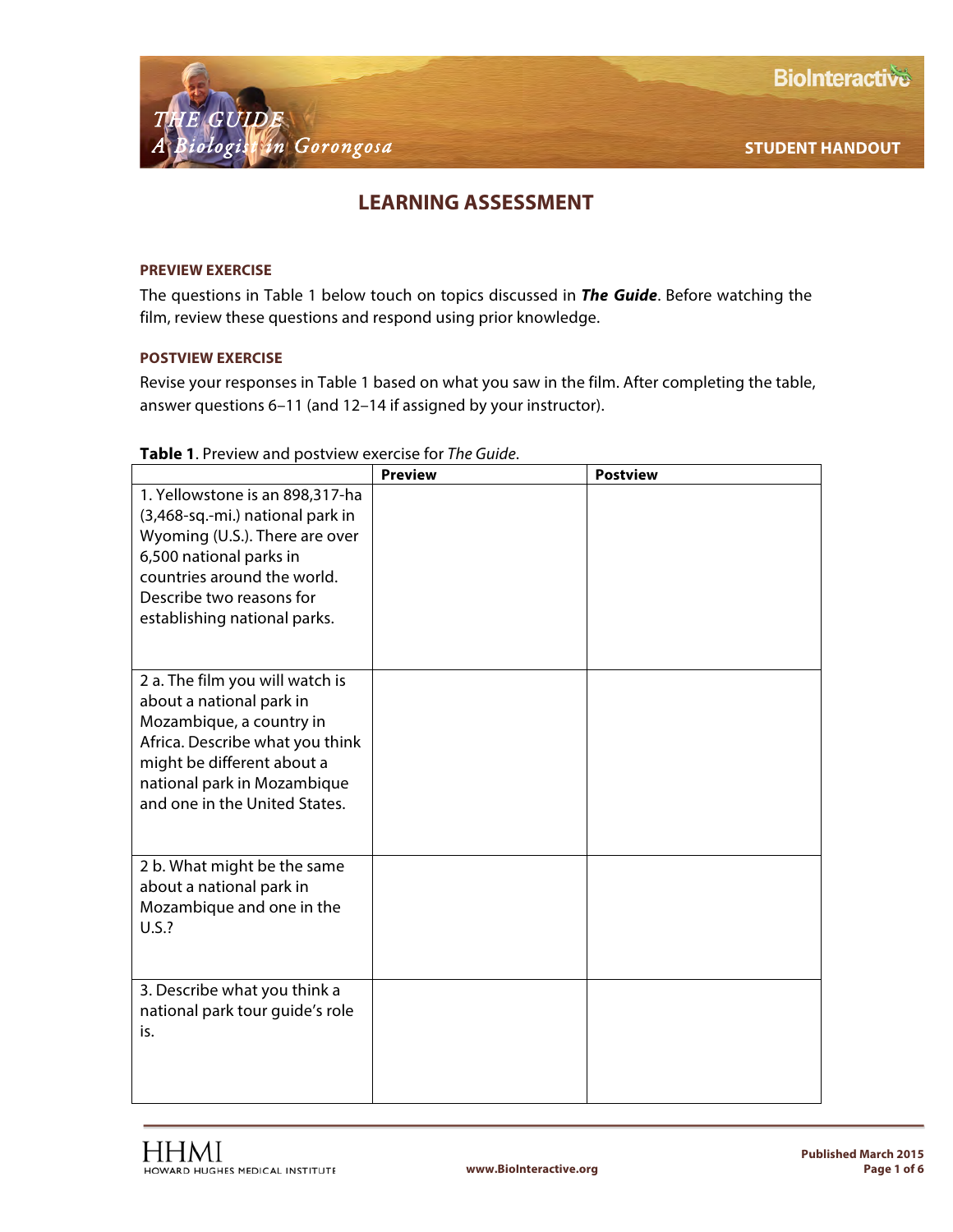

| 4. Describe what you think a<br>national park biologist's role is.                                 |  |
|----------------------------------------------------------------------------------------------------|--|
| 5. Describe an argument a<br>person might make against the<br>establishment of a national<br>park. |  |

Answer the following questions after watching the film.

- 6. Which of the following actions would *decrease* biodiversity in a protected land like Gorongosa National Park?
	- A. Increasing sizes of human populations.
	- B. Increasing sizes of populations of small animals like insects and amphibians.
	- C. Decreasing pollution like acid precipitation.
	- D. Decreasing the amount of poaching of large animals.
- 7. List three human activities that have negatively affected biodiversity in Gorongosa National Park.

\_\_\_\_\_\_\_\_\_\_\_\_\_\_\_\_\_\_\_\_\_\_\_\_\_\_\_\_\_\_\_\_\_\_\_\_\_\_\_\_\_\_\_\_\_\_\_\_\_\_\_\_\_\_\_\_\_\_\_\_\_\_\_\_\_\_\_\_\_\_\_\_\_\_\_\_\_\_\_\_\_\_\_\_\_\_\_\_\_\_\_\_\_\_\_\_\_

\_\_\_\_\_\_\_\_\_\_\_\_\_\_\_\_\_\_\_\_\_\_\_\_\_\_\_\_\_\_\_\_\_\_\_\_\_\_\_\_\_\_\_\_\_\_\_\_\_\_\_\_\_\_\_\_\_\_\_\_\_\_\_\_\_\_\_\_\_\_\_\_\_\_\_\_\_\_\_\_\_\_\_\_\_\_\_\_\_\_\_\_\_\_\_\_\_

\_\_\_\_\_\_\_\_\_\_\_\_\_\_\_\_\_\_\_\_\_\_\_\_\_\_\_\_\_\_\_\_\_\_\_\_\_\_\_\_\_\_\_\_\_\_\_\_\_\_\_\_\_\_\_\_\_\_\_\_\_\_\_\_\_\_\_\_\_\_\_\_\_\_\_\_\_\_\_\_\_\_\_\_\_\_\_\_\_\_\_\_\_\_\_\_\_

8. In the film, Dr. E. O. Wilson and Tonga Torcida help the local children conduct a bioblitz in a small section of Gorongosa National Park. What is the purpose of a bioblitz?

\_\_\_\_\_\_\_\_\_\_\_\_\_\_\_\_\_\_\_\_\_\_\_\_\_\_\_\_\_\_\_\_\_\_\_\_\_\_\_\_\_\_\_\_\_\_\_\_\_\_\_\_\_\_\_\_\_\_\_\_\_\_\_\_\_\_\_\_\_\_\_\_\_\_\_\_\_\_\_\_\_\_\_\_\_\_\_\_\_\_\_\_\_\_\_\_\_

\_\_\_\_\_\_\_\_\_\_\_\_\_\_\_\_\_\_\_\_\_\_\_\_\_\_\_\_\_\_\_\_\_\_\_\_\_\_\_\_\_\_\_\_\_\_\_\_\_\_\_\_\_\_\_\_\_\_\_\_\_\_\_\_\_\_\_\_\_\_\_\_\_\_\_\_\_\_\_\_\_\_\_\_\_\_\_\_\_\_\_\_\_\_\_\_\_

\_\_\_\_\_\_\_\_\_\_\_\_\_\_\_\_\_\_\_\_\_\_\_\_\_\_\_\_\_\_\_\_\_\_\_\_\_\_\_\_\_\_\_\_\_\_\_\_\_\_\_\_\_\_\_\_\_\_\_\_\_\_\_\_\_\_\_\_\_\_\_\_\_\_\_\_\_\_\_\_\_\_\_\_\_\_\_\_\_\_\_\_\_\_\_\_\_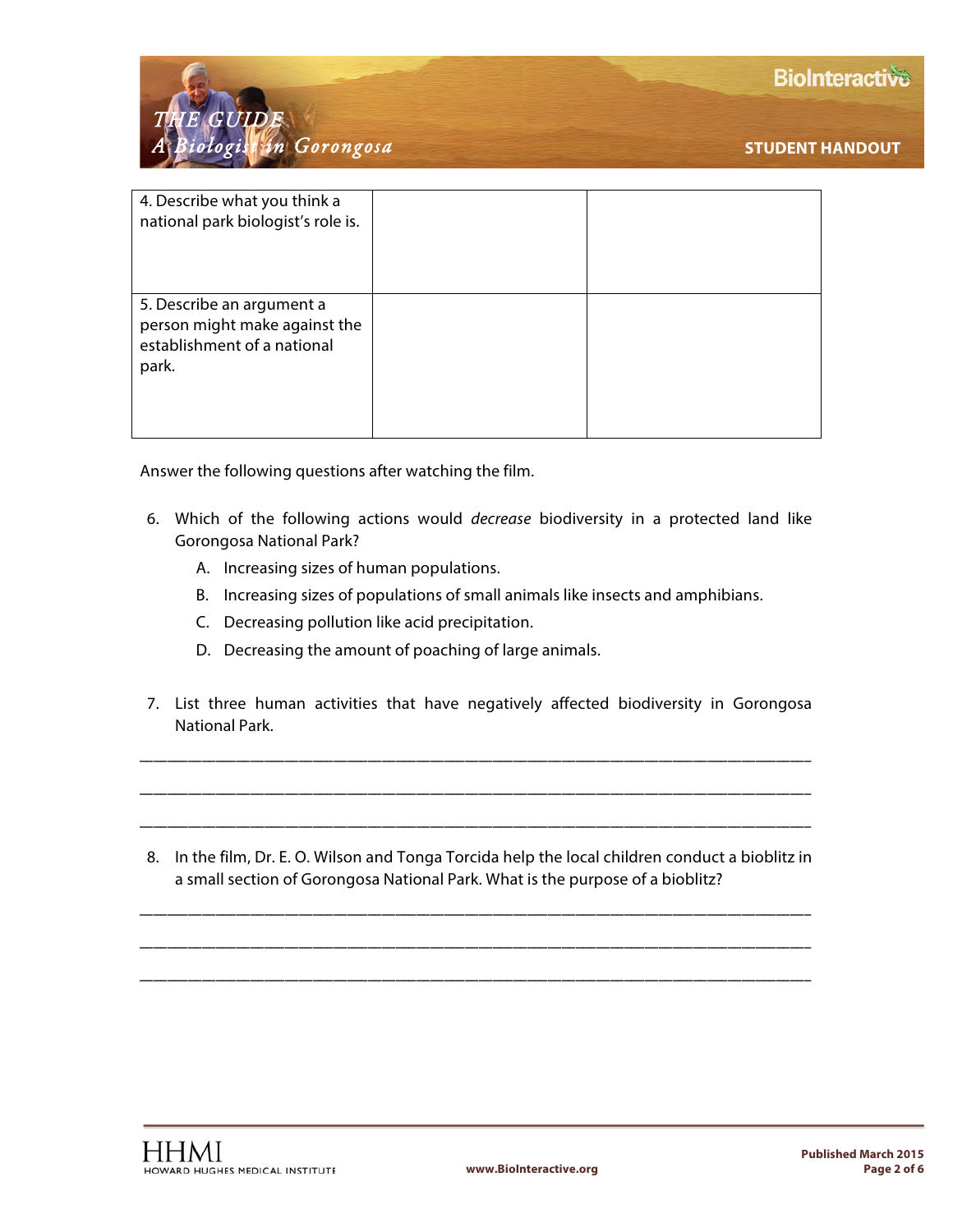



9. From 1977 to 1992 there was a civil war in Mozambique. Figure 1 shows the number of

large animals in Gorongosa before and after the civil war. Study the graph and answer questions  $a - c$ .



a. Describe in general what happened to these animal populations from 1972 to 2000.

\_\_\_\_\_\_\_\_\_\_\_\_\_\_\_\_\_\_\_\_\_\_\_\_\_\_\_\_\_\_\_\_\_\_\_\_\_\_\_\_\_\_\_\_\_\_\_\_\_\_\_\_\_\_\_\_\_\_\_\_\_\_\_\_\_\_\_\_\_\_\_\_\_\_\_\_\_\_\_\_\_\_\_\_

\_\_\_\_\_\_\_\_\_\_\_\_\_\_\_\_\_\_\_\_\_\_\_\_\_\_\_\_\_\_\_\_\_\_\_\_\_\_\_\_\_\_\_\_\_\_\_\_\_\_\_\_\_\_\_\_\_\_\_\_\_\_\_\_\_\_\_\_\_\_\_\_\_\_\_\_\_\_\_\_\_\_\_\_

\_\_\_\_\_\_\_\_\_\_\_\_\_\_\_\_\_\_\_\_\_\_\_\_\_\_\_\_\_\_\_\_\_\_\_\_\_\_\_\_\_\_\_\_\_\_\_\_\_\_\_\_\_\_\_\_\_\_\_\_\_\_\_\_\_\_\_\_\_\_\_\_\_\_\_\_\_\_\_\_\_\_\_\_

\_\_\_\_\_\_\_\_\_\_\_\_\_\_\_\_\_\_\_\_\_\_\_\_\_\_\_\_\_\_\_\_\_\_\_\_\_\_\_\_\_\_\_\_\_\_\_\_\_\_\_\_\_\_\_\_\_\_\_\_\_\_\_\_\_\_\_\_\_\_\_\_\_\_\_\_\_\_\_\_\_\_\_\_

\_\_\_\_\_\_\_\_\_\_\_\_\_\_\_\_\_\_\_\_\_\_\_\_\_\_\_\_\_\_\_\_\_\_\_\_\_\_\_\_\_\_\_\_\_\_\_\_\_\_\_\_\_\_\_\_\_\_\_\_\_\_\_\_\_\_\_\_\_\_\_\_\_\_\_\_\_\_\_\_\_\_\_\_

\_\_\_\_\_\_\_\_\_\_\_\_\_\_\_\_\_\_\_\_\_\_\_\_\_\_\_\_\_\_\_\_\_\_\_\_\_\_\_\_\_\_\_\_\_\_\_\_\_\_\_\_\_\_\_\_\_\_\_\_\_\_\_\_\_\_\_\_\_\_\_\_\_\_\_\_\_\_\_\_\_\_\_\_

- b. State the estimated number of wildebeest that lived in Gorongosa before the war. After the war?
- c. Using evidence from the graph, which animal population was most affected by the war? What evidence can you cite from the film that might have led to the decline of this particular animal species relative to the other species?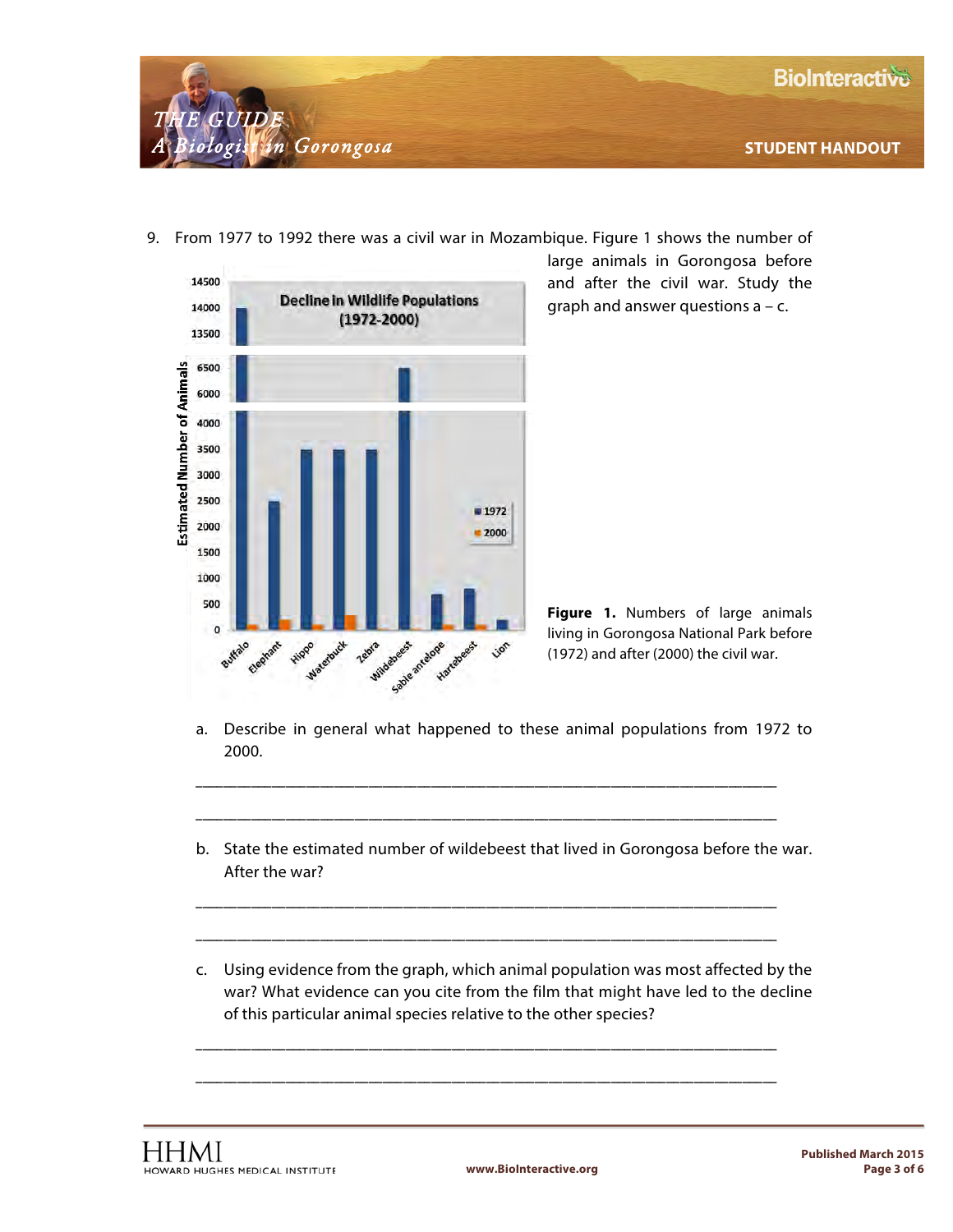

In the film, Tonga explains that Mount Gorongosa is the source of the water that animals in the park drink. The trees on the mountain hold on to the water from the rain and release it slowly down the mountain over time—even during the dry season. Tonga says that when he was little, Mount Gorongosa was always covered with clouds, but there are no clouds anymore. The movement of water and the formation of clouds can be explained by the water cycle. A diagram of the water cycle is shown in Figure 2.



**Figure 2.** A simplified illustration of the water cycle in Gorongosa National Park.

10. Use the diagram to explain why destruction of the rain forest on Mount Gorongosa would result in a shortage of accumulated water in the park.

\_\_\_\_\_\_\_\_\_\_\_\_\_\_\_\_\_\_\_\_\_\_\_\_\_\_\_\_\_\_\_\_\_\_\_\_\_\_\_\_\_\_\_\_\_\_\_\_\_\_\_\_\_\_\_\_\_\_\_\_\_\_\_\_\_\_\_\_\_\_\_\_\_\_\_\_\_\_\_\_\_\_\_\_\_\_\_\_\_\_\_\_\_\_\_\_\_

\_\_\_\_\_\_\_\_\_\_\_\_\_\_\_\_\_\_\_\_\_\_\_\_\_\_\_\_\_\_\_\_\_\_\_\_\_\_\_\_\_\_\_\_\_\_\_\_\_\_\_\_\_\_\_\_\_\_\_\_\_\_\_\_\_\_\_\_\_\_\_\_\_\_\_\_\_\_\_\_\_\_\_\_\_\_\_\_\_\_\_\_\_\_\_\_\_

\_\_\_\_\_\_\_\_\_\_\_\_\_\_\_\_\_\_\_\_\_\_\_\_\_\_\_\_\_\_\_\_\_\_\_\_\_\_\_\_\_\_\_\_\_\_\_\_\_\_\_\_\_\_\_\_\_\_\_\_\_\_\_\_\_\_\_\_\_\_\_\_\_\_\_\_\_\_\_\_\_\_\_\_\_\_\_\_\_\_\_\_\_\_\_\_\_

\_\_\_\_\_\_\_\_\_\_\_\_\_\_\_\_\_\_\_\_\_\_\_\_\_\_\_\_\_\_\_\_\_\_\_\_\_\_\_\_\_\_\_\_\_\_\_\_\_\_\_\_\_\_\_\_\_\_\_\_\_\_\_\_\_\_\_\_\_\_\_\_\_\_\_\_\_\_\_\_\_\_\_\_\_\_\_\_\_\_\_\_\_\_\_\_\_

11. Since the end of the civil war in Mozambique in 1992, many animal population sizes have changed. Estimated population sizes for a few of the large animals in the park are included in Table 2 below.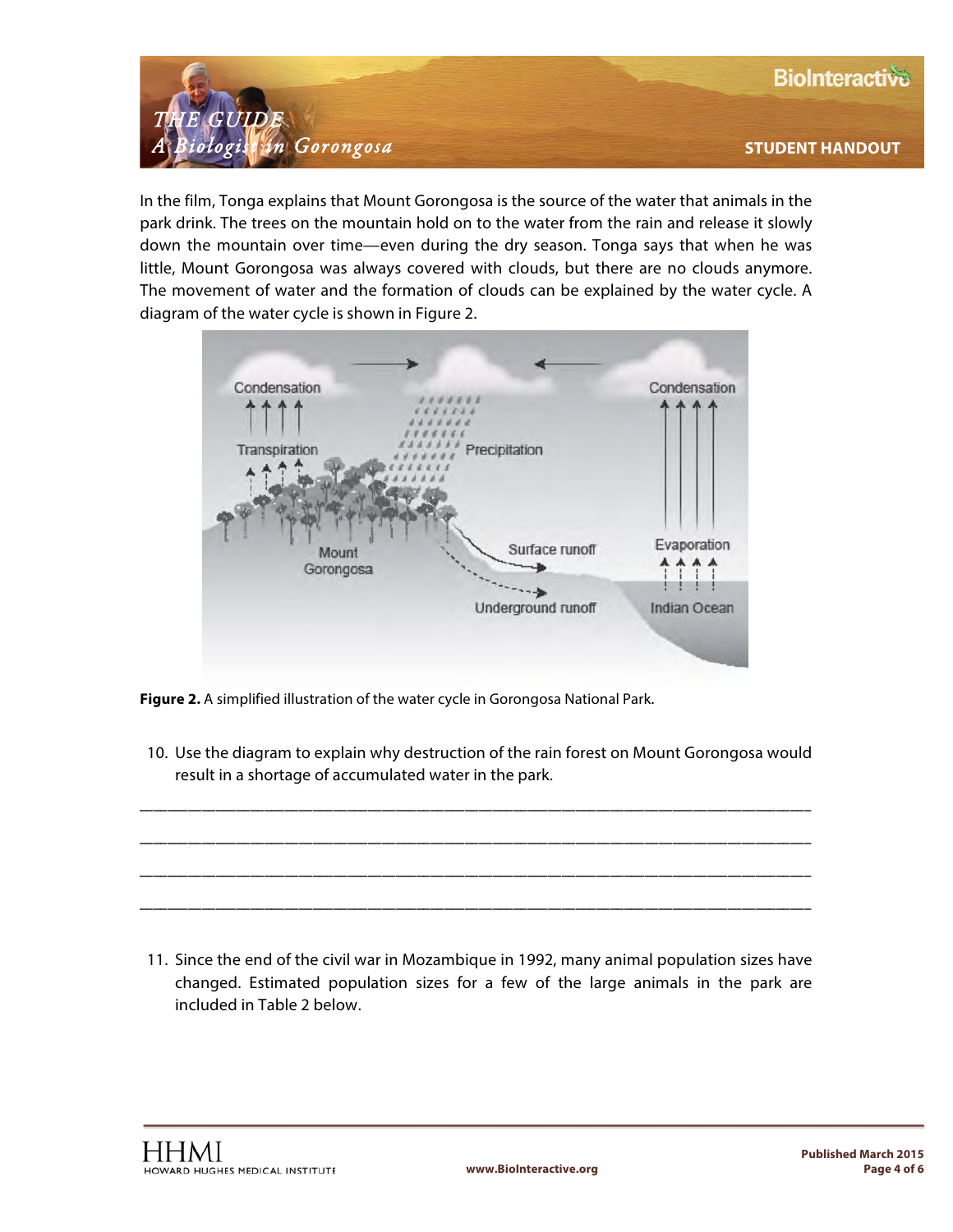**STUDENT HANDOUT**



**Table 2.** Some large animal species population estimates in Gorongosa National Park, Mozambique, in 1972 before the civil war began. Estimates were made again in 2000, eight years after the war ended, and also in 2014.

|                            | 1972 estimates | 2000 estimates |                |
|----------------------------|----------------|----------------|----------------|
| <b>Species</b>             | (prewar)       | (postwar)      | 2014 estimates |
| African buffalo            | 14,000         | 100            | 500            |
| Blue wildebeest            | 6,500          | 20             | 400            |
| Elephant                   | 2,500          | 200            | 400            |
| Hippo                      | 3,500          | 100            | 200            |
| Lichtenstein<br>hartebeest | 800            | 100            | 300            |
| Lion                       | 200            | No data        | 30             |
| Sable antelope             | 700            | 100            | 500            |
| Waterbuck                  | 3,500          | 300            | 6,000          |
| Zebra                      | 3,500          | 20             | 40             |

a. Describe in general how the animal population sizes have changed since the year 2000.

\_\_\_\_\_\_\_\_\_\_\_\_\_\_\_\_\_\_\_\_\_\_\_\_\_\_\_\_\_\_\_\_\_\_\_\_\_\_\_\_\_\_\_\_\_\_\_\_\_\_\_\_\_\_\_\_\_\_\_\_\_\_\_\_\_\_\_\_\_\_\_\_\_\_\_\_\_\_\_\_\_\_\_\_

\_\_\_\_\_\_\_\_\_\_\_\_\_\_\_\_\_\_\_\_\_\_\_\_\_\_\_\_\_\_\_\_\_\_\_\_\_\_\_\_\_\_\_\_\_\_\_\_\_\_\_\_\_\_\_\_\_\_\_\_\_\_\_\_\_\_\_\_\_\_\_\_\_\_\_\_\_\_\_\_\_\_\_\_

\_\_\_\_\_\_\_\_\_\_\_\_\_\_\_\_\_\_\_\_\_\_\_\_\_\_\_\_\_\_\_\_\_\_\_\_\_\_\_\_\_\_\_\_\_\_\_\_\_\_\_\_\_\_\_\_\_\_\_\_\_\_\_\_\_\_\_\_\_\_\_\_\_\_\_\_\_\_\_\_\_\_\_\_

b. Of the species listed, which park species appears to have made the greatest recovery in population size?

\_\_\_\_\_\_\_\_\_\_\_\_\_\_\_\_\_\_\_\_\_\_\_\_\_\_\_\_\_\_\_\_\_\_\_\_\_\_\_\_\_\_\_\_\_\_\_\_\_\_\_\_\_\_\_\_\_\_\_\_\_\_\_\_\_\_\_\_\_\_\_\_\_\_\_\_\_\_\_\_\_\_\_\_\_\_\_\_\_

\_\_\_\_\_\_\_\_\_\_\_\_\_\_\_\_\_\_\_\_\_\_\_\_\_\_\_\_\_\_\_\_\_\_\_\_\_\_\_\_\_\_\_\_\_\_\_\_\_\_\_\_\_\_\_\_\_\_\_\_\_\_\_\_\_\_\_\_\_\_\_\_\_\_\_\_\_\_\_\_\_\_\_\_\_\_\_\_\_